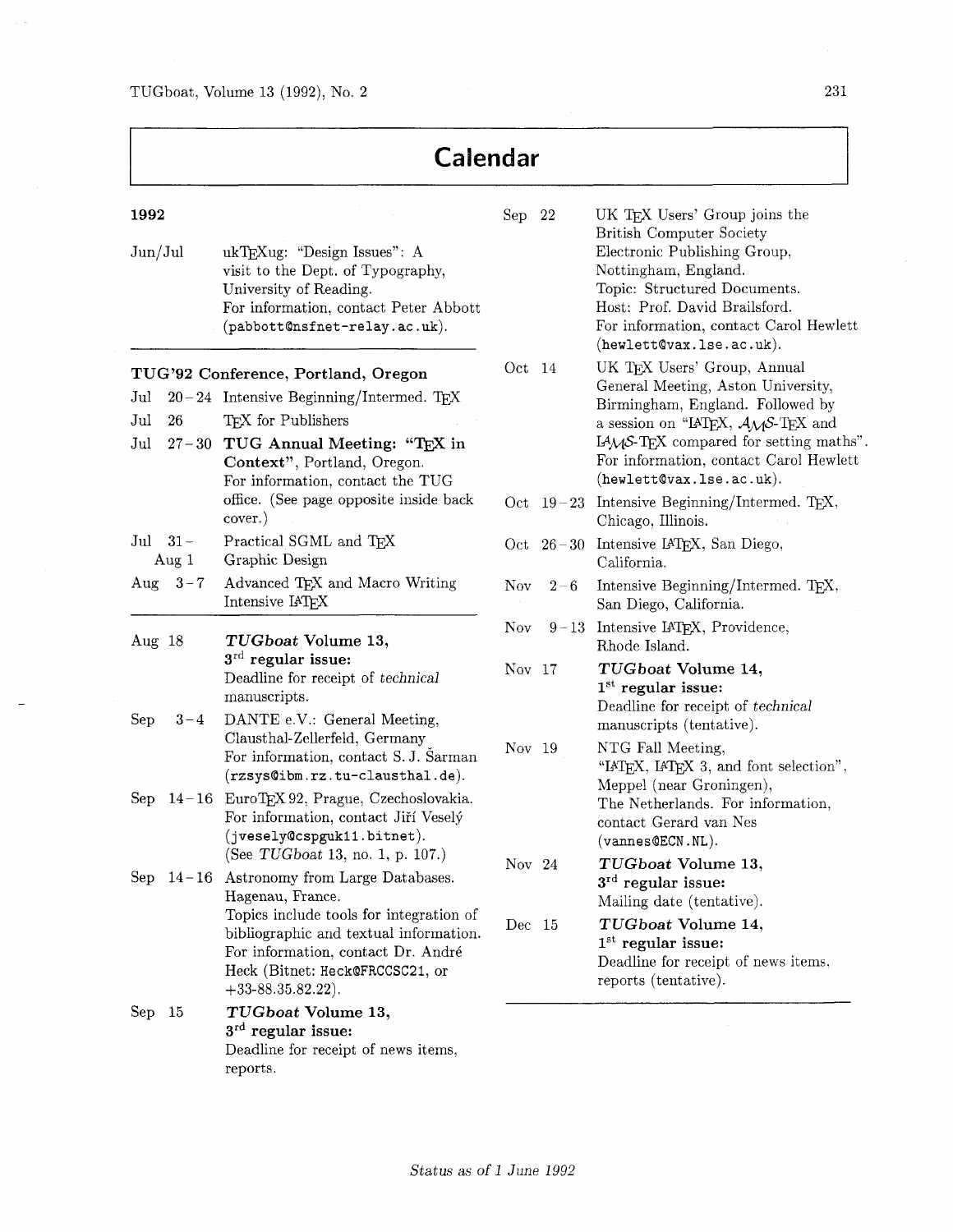Society for Technical Communication,

| 1993                 |             |                                                                                                                                                                                                                                                                                                                               |                                                                  |  |
|----------------------|-------------|-------------------------------------------------------------------------------------------------------------------------------------------------------------------------------------------------------------------------------------------------------------------------------------------------------------------------------|------------------------------------------------------------------|--|
| Feb                  |             | UK TEX Users' Group, London.<br>Topic: Front ends for TEX; how<br>successful are the WYSIWYG<br>packages for non-TEX users and<br>for wizards? For information,<br>contact Carol Hewlett<br>(hewlett@vax.lse.ac.uk).                                                                                                          |                                                                  |  |
| Feb                  | 16          | TUGboat Volume 14,<br>$2nd$ regular issue:<br>Deadline for receipt of technical<br>manuscripts (tentative).                                                                                                                                                                                                                   | Aug                                                              |  |
|                      | Feb $24-27$ | CONCEPPTS 93, The Prepublishing<br>Conference, Orange County<br>Convention Center, Orlando, Florida.<br>"International Conference on<br>Computers and Electronic Publishing<br>and Printing Technologies".                                                                                                                    | Sep<br>Nov                                                       |  |
|                      |             | For information, phone:<br>703-264-7200, Fax: 703-620-9187.                                                                                                                                                                                                                                                                   |                                                                  |  |
| Mar                  | 9           | TUGboat Volume 14,<br>$1st$ regular issue:                                                                                                                                                                                                                                                                                    | For<br>abo                                                       |  |
| $\operatorname{Mar}$ | $9 - 12$    | Mailing date (tentative).<br>DANTE'93 and General Meeting,<br>Chemnitz, Germany. For information,<br>contact Dr. Wolfgang Riedel                                                                                                                                                                                              | tug(                                                             |  |
| Mar 16               |             | $(\texttt{wolfgang.riedel@hrz.tu-chemnitz.de}).$<br>TUGboat Volume 14,                                                                                                                                                                                                                                                        |                                                                  |  |
|                      |             | $2nd$ regular issue:<br>Deadline for receipt of news items,<br>reports (tentative).                                                                                                                                                                                                                                           | Eur<br>14–                                                       |  |
| $\operatorname{Mar}$ |             | UK TFX Users' Group, Glasgow,<br>Scotland. (Two days, just before the<br>BCS EPSG meeting; postponed from<br>April 1992.) Topics: METAFONT,<br>theoretical and practical; and<br>font selection schemes, virtual<br>fonts, multiple languages and<br>hyphenation, etc. — everything you<br>need to know to use TEX to typeset | As a<br>the<br>with<br>Uni<br>Rec<br>14 t<br>Abl<br>$_{\rm mis}$ |  |
|                      |             | foreign languages. For information,<br>contact Carol Hewlett<br>(hewlett@vax.lse.ac.uk).                                                                                                                                                                                                                                      | Joa<br>Neu<br>Tay                                                |  |
| May                  |             | UK TEX Users' Group,<br>Chichester, England. Visit to<br>John Wiley & Sons Ltd. Host:<br>Geeti Granger. For information,<br>contact Carol Hewlett<br>$(hewlet t$ @vax.lse.ac.uk).                                                                                                                                             | $_{\mathrm{Joh}}$<br>Roy<br><b>COV</b><br>$_{\rm star}$<br>like  |  |

May 25 **TUGboat Volume 14, 2nd regular issue:**  Mailing date (tentative).

|        | 40 <sup>th</sup> Annual Conference.          |
|--------|----------------------------------------------|
|        | Dallas, Texas. For information,              |
|        | contact the Society headquarters,            |
|        | 901 N. Stuart St., Suite 304,                |
|        | Arlington, VA 22203-1822.                    |
|        | $(703-522-4114; \text{ Fax: } 703-522-2075)$ |
|        | Proposals for presentations due by           |
|        | August 1, 1992.                              |
| Aug 17 | TUGboat Volume 14,                           |
|        | $3^{\text{rd}}$ regular issue:               |
|        | Deadline for receipt of <i>technical</i>     |
|        | manuscripts (tentative).                     |
| Sep 14 | TUGboat Volume 14,                           |
|        | $3rd$ regular issue:                         |
|        | Deadline for receipt of news items,          |
|        | reports (tentative).                         |
| Nov 23 | TUGboat Volume 14,                           |
|        | $3^{\text{rd}}$ regular issue:               |
|        | Mailing date (tentative).                    |

 $6 - 9$ 

additional information on the events listed ve, contact the TUG office  $(401-751-7760, \text{ email:})$  $\texttt{Qmath.}$  ams . com) unless otherwise noted.

#### roTEX'92, Praha **14-18 September 1992**

already announced, EuroTEX'92 is organized by Czechoslovak TEX Users Group in collaboration h Charles University and the Czech Technical versity, Prague, under the auspices of both tors. It takes place in Prague from September hrough 18, 1992.

The Programme Committee consists of Peter pott, Jacques André, Jana Chlebikova, Yan-Haralambous, Bernard Gaulle, Karel Horak, chim Lammarsch, Kees van der Laan, Erich wirth, Petr Novak, Stefan Porubsky, Phillip lor, Jiří Veselý and Jiří Zlatuška.

Invited speakers include Yannis Haralambous, n Hobby, Alan Hoenig, Anita Hoover, Chris vley, Daniel Taupin, Philip Taylor. They will er topics including the use of TEX for "nonndard" languages, typesetting music, Metafontlanguage for PostScript drawings, special effects with METAFONT and TEX, the IATEX3 project, aspects of the use of TEX and IATEX at University, WEB, and even more ...

232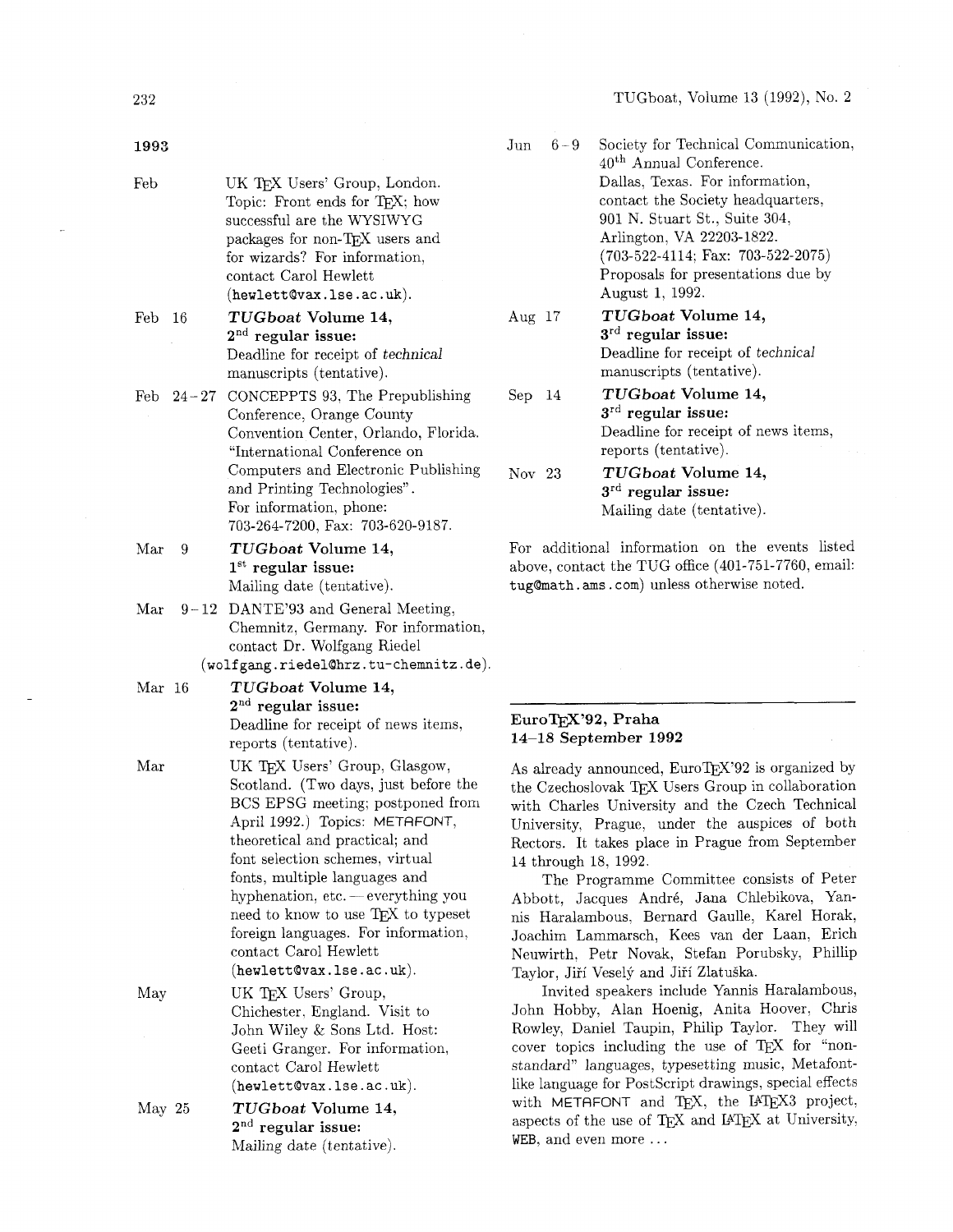Tutorials delivered after the conference by Yannis Haralambous, Phil Taylor and Klaus Thull will cover METAFONT and advanced topics in T<sub>F</sub>X, as well as an introduction to WEB.

Any questions concerning the programme can be directed to the Programme Committee chairman, Jifi ZlatuSka (zlatuska0cspunii2. bitnet).

#### Why come to EuroT<sub>F</sub>X 92?

Besides the privilege of hearing the invited talks of leading specialists you will have the pleasure of listening to other lectures and meeting TFX friends from many countries. The meeting is the first to offer really extensive contacts with people "from behind the iron curtain". It takes place in the Golden Heart of Europe – Prague, one of the most fascinating capitals in Europe. You can visit it at a surprisingly low cost. Indeed, we would like to make  $EuroTrX'92$  in Prague accessible to the majority of TEX fans from all over the world. Please note that low prices do not mean a compromise in quality; rather. they take advantage of the favourable exchange rates applicable to the "hard currency countries".

Accommodation is booked in a modern student hostel Kajetanka in double rooms. We plan to arrange transport by bus to Czech Technical University, where the programme will be held (it is a 25 minute walk from Kajetanka). All participants will be provided with a card for all Prague public transport during the period Monday-Friday.

Lunches will be served at the conference site; during breaks some refreshments will be available. Dinners are not included so that you can research Czech restaurants and pubs on your own. An informal welcome party will be held on Monday evening. An organ concert (probably on Wednesday) and some other pleasant surprises can be expected. For those arriving on Sunday or on Monday morning, a sightseeing tour on Monday afternoon is under negotiation. The whole programme from Monday to Friday forms a package (accommodation in double rooms, half pension from Tuesday to Friday, opening party on Monday evening, concert, conference fee, proceedings, tutorials for those who can stay a bit longer) for 330 DM (60 DM extra for a single room). For an *additional* 35 DM (45 DM for a single room) a day, a limited number of participants may stay one or two days more (until Sunday) either for tutorials or just to enjoy meeting friends and to have good beer in some of the pubs, such as Good Soldier Svejk liked. A special programme will be organized for accompanying persons,

Climate. Since much of Prague's fascination is historical, architectural and cultural, it can be enjoyed at any time. The average maximum temperature in September is  $18^{\circ}$  C (64<sup>o</sup> F) and the weather is relatively stable.

Currency. The Czechoslovak Crown is rated approx. 17:l to DM, or 28:l to US\$. The present prices of goods are higher, and they are slowly approaching "western standards", but in many respects Czechoslovakia is considered favorable and cheap for western tourists.

Transport. Czechoslovakia is easily accessible by plane. The Prague airport is about 15 km from the city centre (the Kajetanka hostel is even closer). Public transport is relatively cheap, but taxi fares are better agreed on beforehand since prices are not fixed. Roads are relatively good but with only a few motorways which are not so fast as in the West (speed limits: 110 km/h on motorways, 90 on roads, 60 in towns). Parking in Prague is generally difficult. There are places to park in the neighbourhood of the hostel, but not a (guarded) parking. International trains connect Prague with Berlin, Munich, Nurnberg, Wien, Warszawa, Budapest, etc.

Payment. Those deciding to take part are requested to send money via the following account:

### 34735-021/0100 at KOMERČNÍ BANKA, PRAHA

(there is one "hacek" and one "prime" accent in its name: please, do not forget to use them). The address of the bank is

KOMERČNÍ BANKA, pob. Praha - MESTO, Vaclavske nam. 42 110 00 PRAHA 1 Czechoslovakia

while the name of the account is

Československé sdružení uživatelů TEXu

(our surface address (in Czech): SokolovskA 83, 186 00 Praha 8, Czechoslovakia).

If you are submitting payment, you should also fill out a registration form. You may obtain a form by sending your name and a valid email address to:

#### eurotex at cspguk1l.bitnet

(Copies of the form may also be obtained on request from the TUG office, address on page 131.) Please indicate how you have transmitted the payment to the above account, and, if possible, include a xerocopy of the order. (It could help us to trace a lost payment.) We were told that the important thing is to use the **Czech** name of the bank mentioned above since its translation might cause some mistakes.